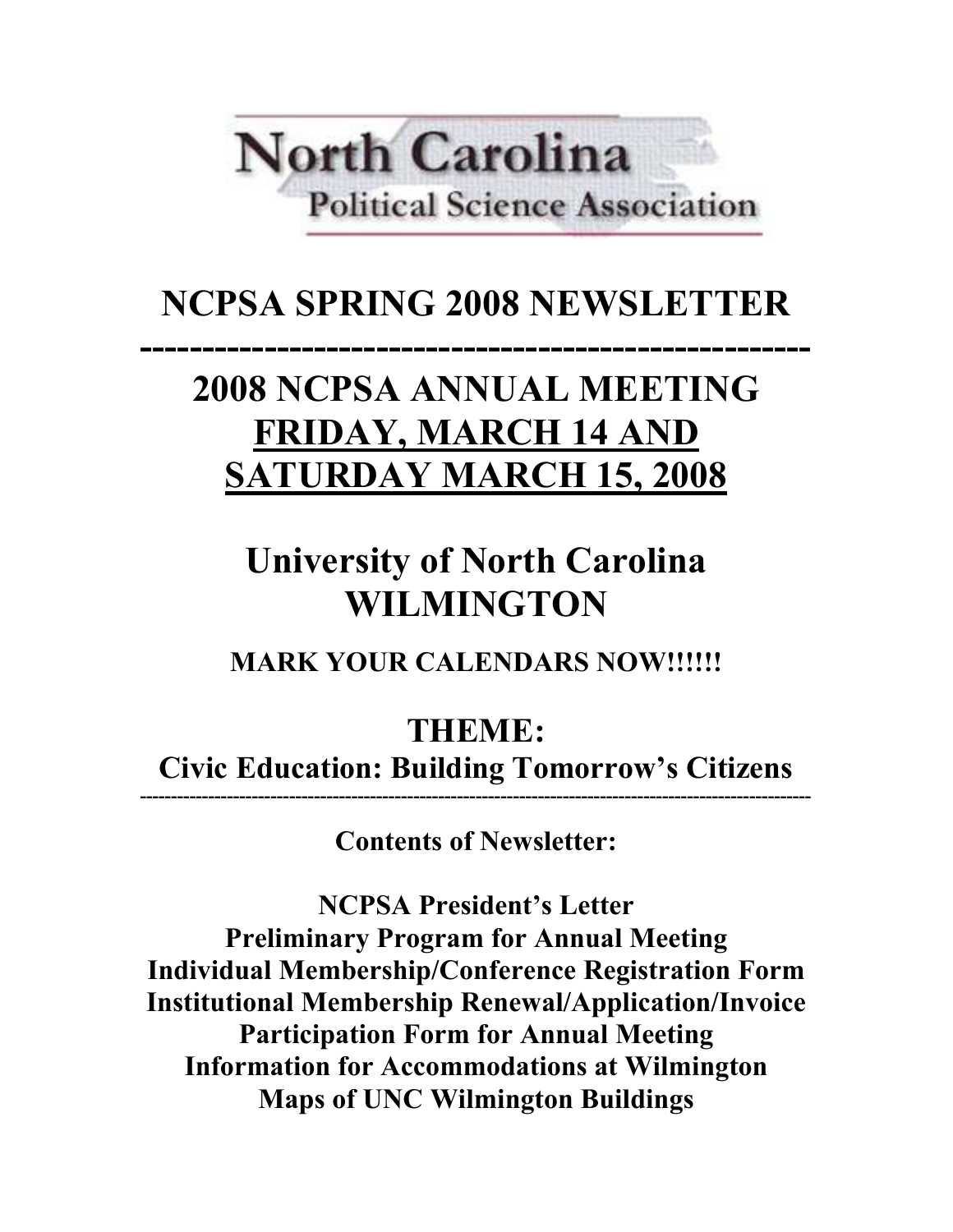## NCPSA PRESIDENT'S LETTER

I want to begin by expressing my sincere thanks to all the current and past members of the Executive Council with whom I have had the pleasure of serving for the last 5 years. In particular I would like to express special thanks to our recent former presidents: Frank Trapp; David Thornton; C. Don Livingston; and Dennis Grady. As a result of their hard work, I took over the leadership of an organization that is on very stable footing. My sincere thanks also go to the current members of the Executive Council, especially President-Elect Anthony Gabrielli; Vice President Jim Corey; Treasurer Rebecca Klase; Secretary Ted Arrington; and our site coordinator at UNC-Wilmington Roger Lowery. This group has exemplified the word "teamwork." They have each shared in the challenges and rewards of preparing for this year's conference, and to each of them I want to express my deepest appreciation for all the effort they have put into making this conference a success.

We look forward to seeing you on the campus of UNC-Wilmington on March 14 and 15. For those who have been members of the NCPSA over a number years, you will note that this year we are going back to a two-day format for our annual meeting. This is to accommodate those attendees who may be coming from the opposite end of the state, or perhaps even further. Rest assured, we will return to the one-day format next year, when the conference will be held on the campus of Greensboro College. We are most excited about our theme for this year's conference: "Civic Education: Building Tomorrow's Citizens." Particularly in light of the looming presidential election, as well as all the developments in technology over recent years that have increased access to political information if not political involvement, we hope for a large number of paper submissions addressing this most significant issue of how we as a society can progress from political knowledge to actually taking political action. The Association is committed to both continuing and expanding our incorporation of student panels (both undergraduate and graduate) into our conference. We believe this is an invaluable learning experience, particularly for those considering a career in academia.

Among the business the Executive Council has addressed this year and will be presenting to the full Association during the general meeting are several by-law changes: formalizing a requirement that any political scientist--whether student or faculty member who participates in a panel or roundtable--should be a member of the Association; that March 1 of each year be set as the deadline to submit membership forms; and adding the host site coordinator to the Executive Council during the year leading up to that spring's conference.

Finally, I would like to take this opportunity to encourage each of you who are interested to submit your name for consideration to serve as a member of the Executive Council in the future. Service within the Association provides a wonderful opportunity to meet and interact with colleagues throughout the state. If I may assist you with any matters related to the NCPSA, please do not hesitate to contact me. I hope to see you all in Wilmington.

Sincerely,

Claudia Bryant, Western Carolina University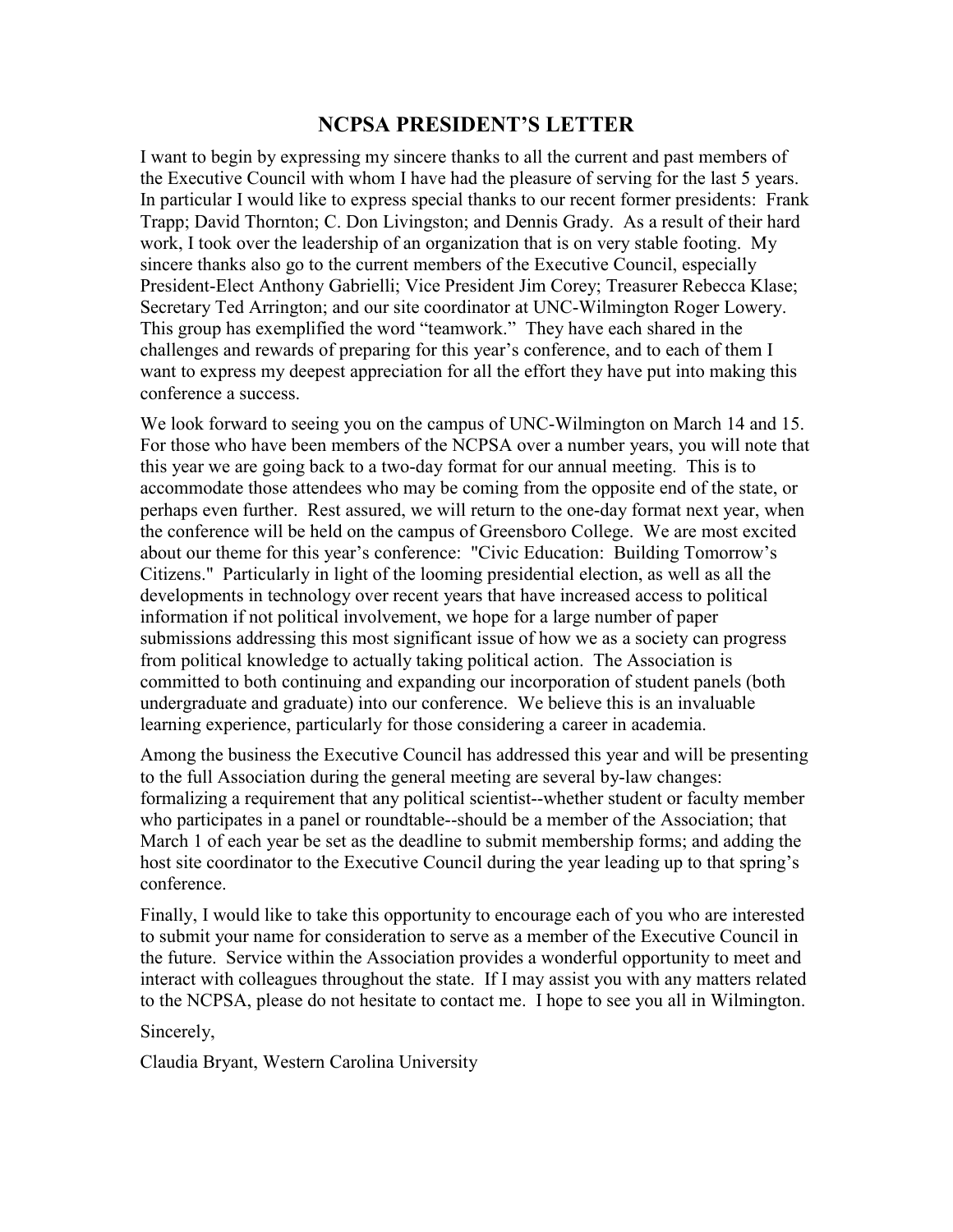### NORTH CAROLINA POLITICAL SCIENCE ASSOCIATION ANNUAL MEETING, UNC-WILMINGTON, MARCH 14-15, 2008

## CONFERENCE THEME: CIVIC EDUCATION: BUILDING TOMORROW'S **CITIZENS**

Would an authoritarian, autocratic regime be concerned about civic education? You might not think so, but would not this regime want obedient, dutiful citizens respectful of authority? Its Civic Education would be directed toward these ends. So what does Civic Education mean in a democratic form of government? The ends are surely different. In a democracy, we seek responsible citizens, knowledgeable about our institutions of government, our country's history, and willing participants in our society and government.

## PRELIMINARY PROGRAM

FRIDAY, MARCH 14

- 11:00-12:00 EXECUTIVE COUNCIL MEETING
- 12:00-1:00 CONFERENCE REGISTRATION
- 1:00-2:30 PANEL 1 -- ROUNDTABLE CIVIC EDUCATION

PANEL 2 -- STUDENT PANEL ON INTERNATIONAL SECURITY Jonathan Maready UNC-W "Cooperation and its Impact on Individual State Sovereignty?" Richard Migliara UNC-W "Shadow Companies: The Impact of Defense Contractors in Warfare" Lethia Williams UNC-W "Promoting Democracy through Military Intervention: An analysis of the Post-World War II Era (1946-2006)" WNC Paper regarding the war in Iraq

PANEL 3 – TBA

2:45-4:15 PANEL 1 -- PUBLIC ADMINISTRATION William Albrecht UNC-P "Public Pension Funds & Value at Risk" Rishore Raga UNC-P "Ethics and Public Sector Procurement (contracting): A South African Perspective" WNC Paper dealing with Hurricane Katrina

> PANEL 2 -- STUDENT PANEL ON TERRORISM Summer Dooley UNC-W "The Politics of Proscribed Terrorist Lists" Chardon Groveman UNC-W "Preventing History from Repeating: Counterterrorism in Northern Ireland and its Implications for Iraq" Julie A. Kenneally Elon University "Women who Kill and the Media that makes them famous: A Study of how the Media covers Female Suicide Terrorism"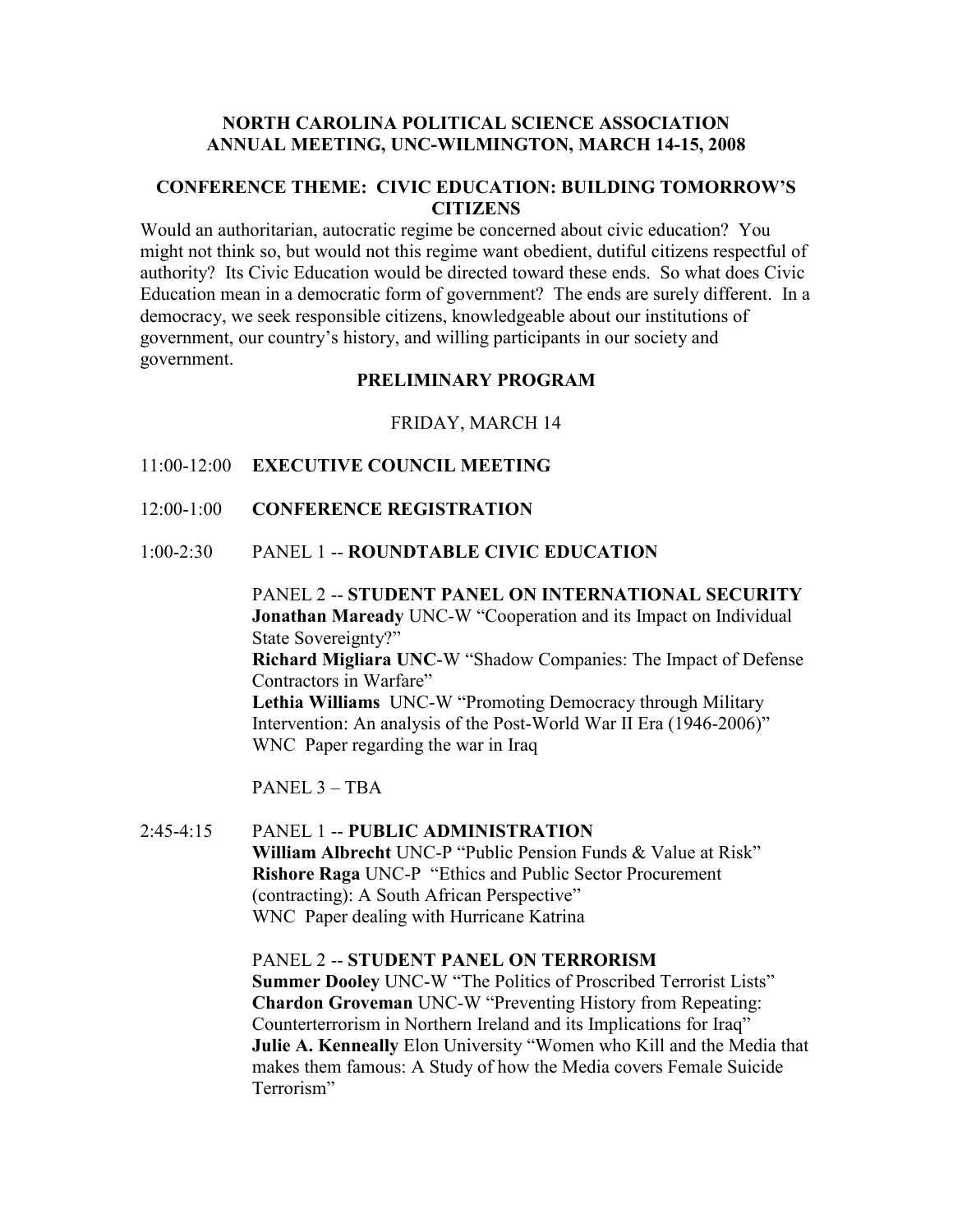PANEL 3 – Global Issues Victor Archibong, Greensboro College Volunteers needed

- 4:45-5:45 NCPSA Business Meeting
- 5:00-6:00 Wine and Cheese Reception
- 7:00 NCPSA Dinner Featured Speaker TBA

### SATURDAY, MARCH 15

- 8:00-9:00 Conference Registration
- 9:00-10:30 North Carolina Politics Panel Dr. James Corey, Moderator NC Representative Carolyn Justice John Hood, President John Locke Foundation Gareth McGrath Wilmington Star News One or two others TBA
- 10:45-12:15 PANEL 1 ROUNDTABLE ON THE PRESIDENTIAL NOMINATING PROCESS: LESSONS FROM 2008 Charles Prysby, Chair, UNCG Theodore S. Arrington, UNCC Peter Francia, ECU Roger Lowery, UNCW

 PANEL 2 – American Politics Don Livingston, Claudia Bryant and Sarah Kehrberg, WNC. "Presidential Body Language" Others TBA

 PANEL 3 – Roundtable on Graduate Study Opportunities in NC Participants TBA (this panel might be rescheduled at another time)

There are still a few panels to be identified or filled out. If you have a paper to present, we will find a spot. Please complete a conference participation form (attached). If you want to organize a panel or roundtable discussion, please complete a conference participation form. We are also looking for panel chairs and discussants. If you could fill one of these positions, please let us know. All conference, paper proposals, chairs or discussants must be submitted by March 1st so that the final program can be accurate and printed on time. Participants in the annual conference are expected to become members of the NCPSA (\$30 for faculty and \$10 for students). The fee covers an annual subscription to *Politics and Policy*. In addition, there is a conference fee of \$25 for early registration and \$30 at registration (\$15 for students). This fee covers the banquet meal and conference expenses.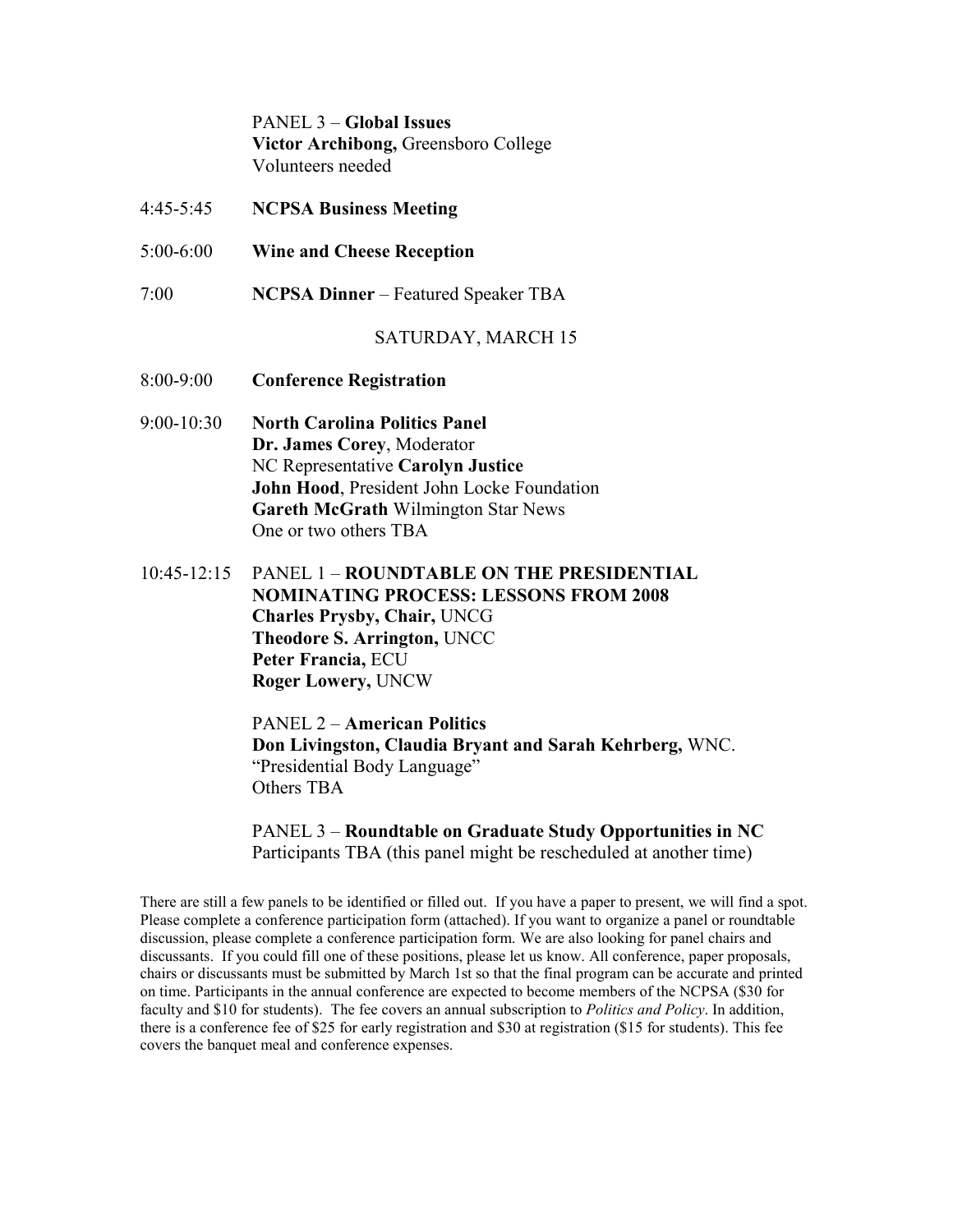|                                                                                                     | <b>Political Science Association</b>                                                                                                                             |
|-----------------------------------------------------------------------------------------------------|------------------------------------------------------------------------------------------------------------------------------------------------------------------|
|                                                                                                     | Conference registration and 2008 annual membership<br>37 <sup>th</sup> Annual Conference<br>University of North Carolina at Wilmington<br>March $14 - 15$ , 2008 |
| Faculty \$30                                                                                        | Annual membership (includes subscription to Politics and Policy)<br>In order to receive journal, membership must be received NLT 1 March                         |
| <b>Student \$10</b>                                                                                 |                                                                                                                                                                  |
| (includes Friday night banquet)<br><b>TOTAL AMOUNT</b>                                              | Faculty \$25 (\$30 late registration after March 6)<br>Student \$15 (\$20 late registration after March 6)                                                       |
|                                                                                                     |                                                                                                                                                                  |
|                                                                                                     | DESIGNATION: IF STUDENT: GRAD UNDERGRAD                                                                                                                          |
|                                                                                                     |                                                                                                                                                                  |
|                                                                                                     |                                                                                                                                                                  |
| Conference registration – please register by March 6<br>NAME:<br>DEPARTMENT:<br><b>INSTITUTION:</b> |                                                                                                                                                                  |
|                                                                                                     |                                                                                                                                                                  |
|                                                                                                     | OFFICE TEL: $\qquad \qquad$ HOME TEL: $\qquad \qquad$                                                                                                            |

815 W. Market Street Greensboro, NC 27401

Department of Political Science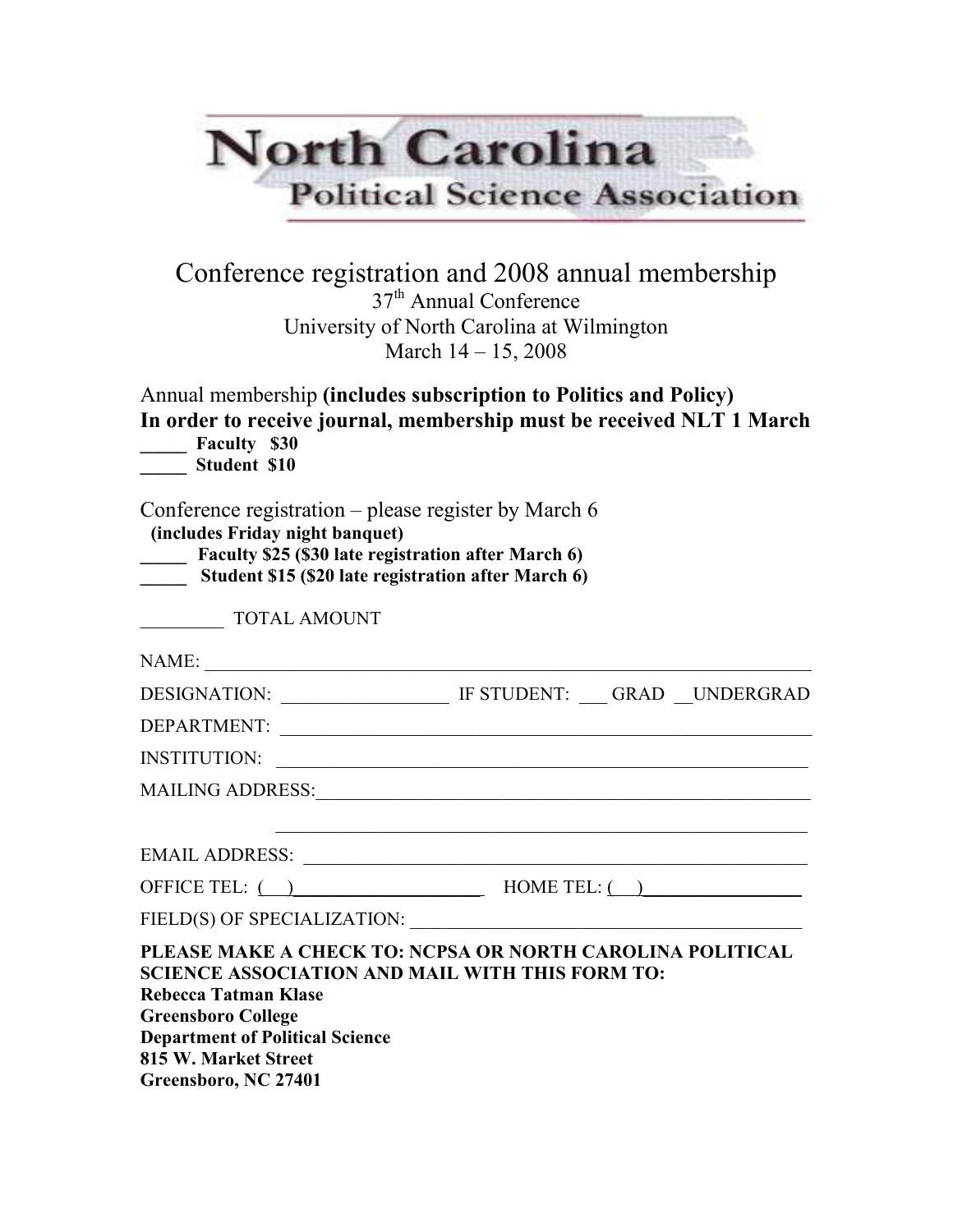## North Carolina Political Science **INVOICE** Association

c/o Rebecca Klase, Treasurer Greensboro College 815 W. Market Street Greensboro, NC 27401 Phone (336) 272-7102 DATE: FEBRUARY 21, 2008

TO: FOR:

Institutional Membership

| <b>DESCRIPTION</b>                          | <b>AMOUNT</b> |
|---------------------------------------------|---------------|
| Annual dues - Institutional Membership 2008 | \$100.00      |
|                                             |               |
|                                             |               |
|                                             |               |
|                                             |               |
|                                             |               |
|                                             |               |
|                                             |               |
|                                             |               |
|                                             |               |
| <b>TOTAL</b>                                | \$100.00      |

Make all checks payable to North Carolina Political Science Association Payment is due within 30 days. If you have any questions concerning this invoice, contact rklase@gborocollege.edu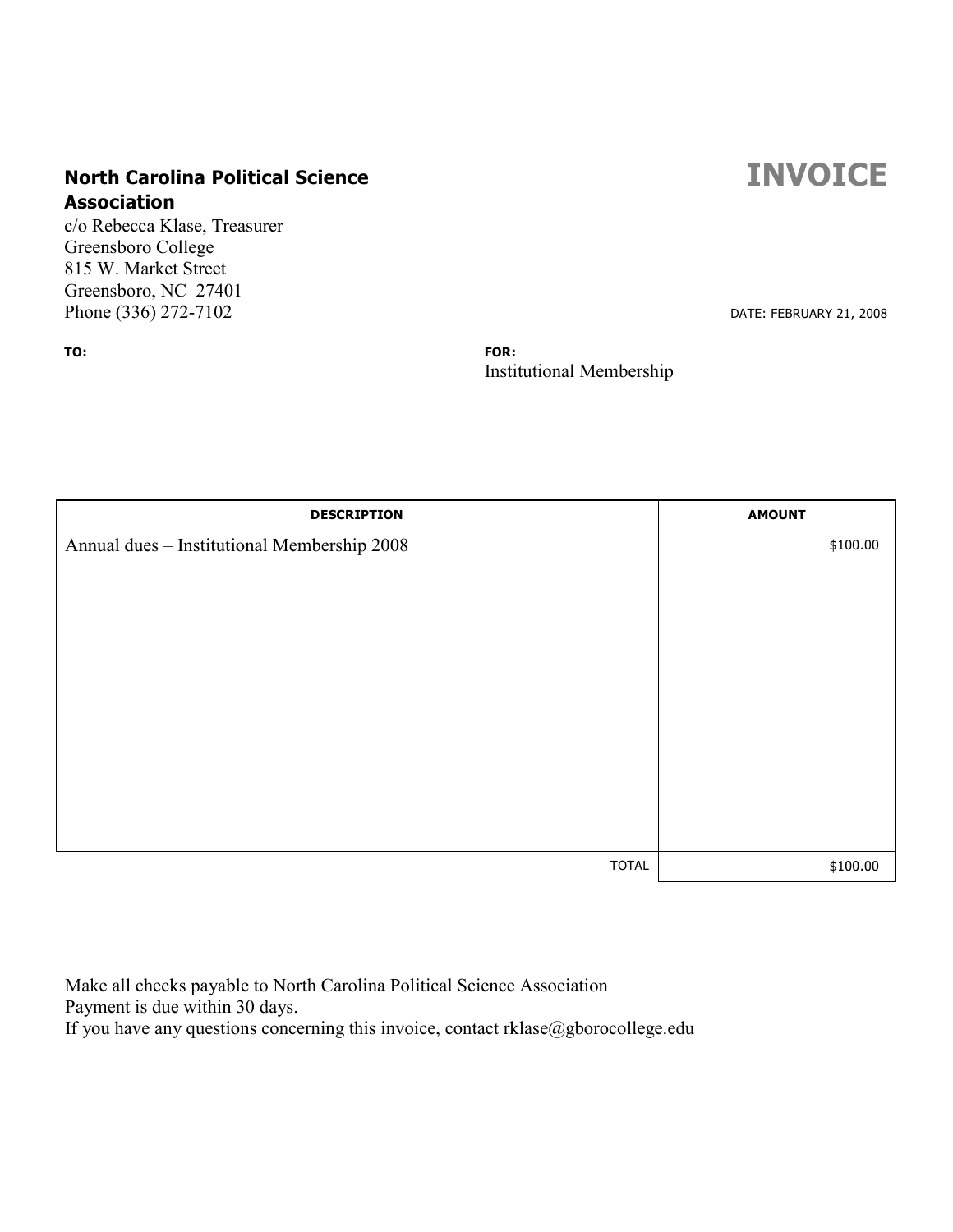## **North Carolina Political Science Association**

## 37<sup>th</sup> ANNUAL CONFERENCE PARTICIPATION FORM MARCH 14-15, 2008 UNIVERSITY OF NORTH CAROLINA AT WILMINGTON

| <b>NAME</b>              |                                                                                 |              |                  |                                        |
|--------------------------|---------------------------------------------------------------------------------|--------------|------------------|----------------------------------------|
| <b>RANK/DESIGNATION:</b> |                                                                                 |              |                  | IF STUDENT: (Graduate) (Undergraduate) |
| <b>DEPARTMENT:</b>       |                                                                                 |              |                  |                                        |
| <b>INSTITUTION:</b>      |                                                                                 |              |                  |                                        |
| <b>MAILING ADDRESS:</b>  |                                                                                 |              |                  |                                        |
| <b>OFFICE TEL: (</b>     |                                                                                 |              | HOME TEL: $($ )  |                                        |
|                          |                                                                                 |              |                  |                                        |
|                          | FAX: () E-MAIL: ELEASE INDICATE HOW YOU WOULD LIKE TO PARTICIPATE IN THE ANNUAL |              |                  |                                        |
| <b>CONFERENCE:</b>       |                                                                                 |              |                  |                                        |
|                          | <b>CHECK APPROPRIATE SELECTION/S</b>                                            |              |                  |                                        |
|                          | <b>ORGANIZE A PANEL. THEME:</b>                                                 |              |                  |                                        |
|                          | <b>PRESENT A PAPER:</b><br><b>TITLE:</b>                                        |              |                  |                                        |
|                          | <b>ORGANIZE A ROUND TABLE: THEME:</b>                                           |              |                  |                                        |
| <b>SERVE AS:</b>         | <b>DISCUSSANT</b>                                                               | <b>CHAIR</b> | <b>MODERATOR</b> |                                        |

An organized paper panel is most welcome. However, the organizer is expected to provide information for all the members along with the panel/papers proposed. The same applies to a round table discussion. In submitting a paper/panel/round table proposal, the individual/group assumes an obligation to attend the conference upon acceptance by the Program Chair.

Please mail or e-mail the completed Conference Participation Form, along with a one page abstract for any paper proposal to:

Dr. James W. Corey Tel: (336) 869-1729 IN THE PROGRAM E-mail: jcorey@triad.rr.com

NOTE: ALL PROPOSALS MUST BE RECEIVED NO High Point, NC 27265 LATER THAN March 1, 2008 TO ENSURE INCLUSION

PLEASE NOTE: PARTICIPANTS IN THE ANNUAL CONFERENCE ARE EXPECTED TO BE MEMBERS OF THE NCPSA. ONCE YOU ARE NOTIFIED OF ACCEPTANCE AS A PARTICIPANT, IT IS YOUR RESPONSIBILITY TO TAKE ACTION TO BECOME A MEMBER OF NCPSA.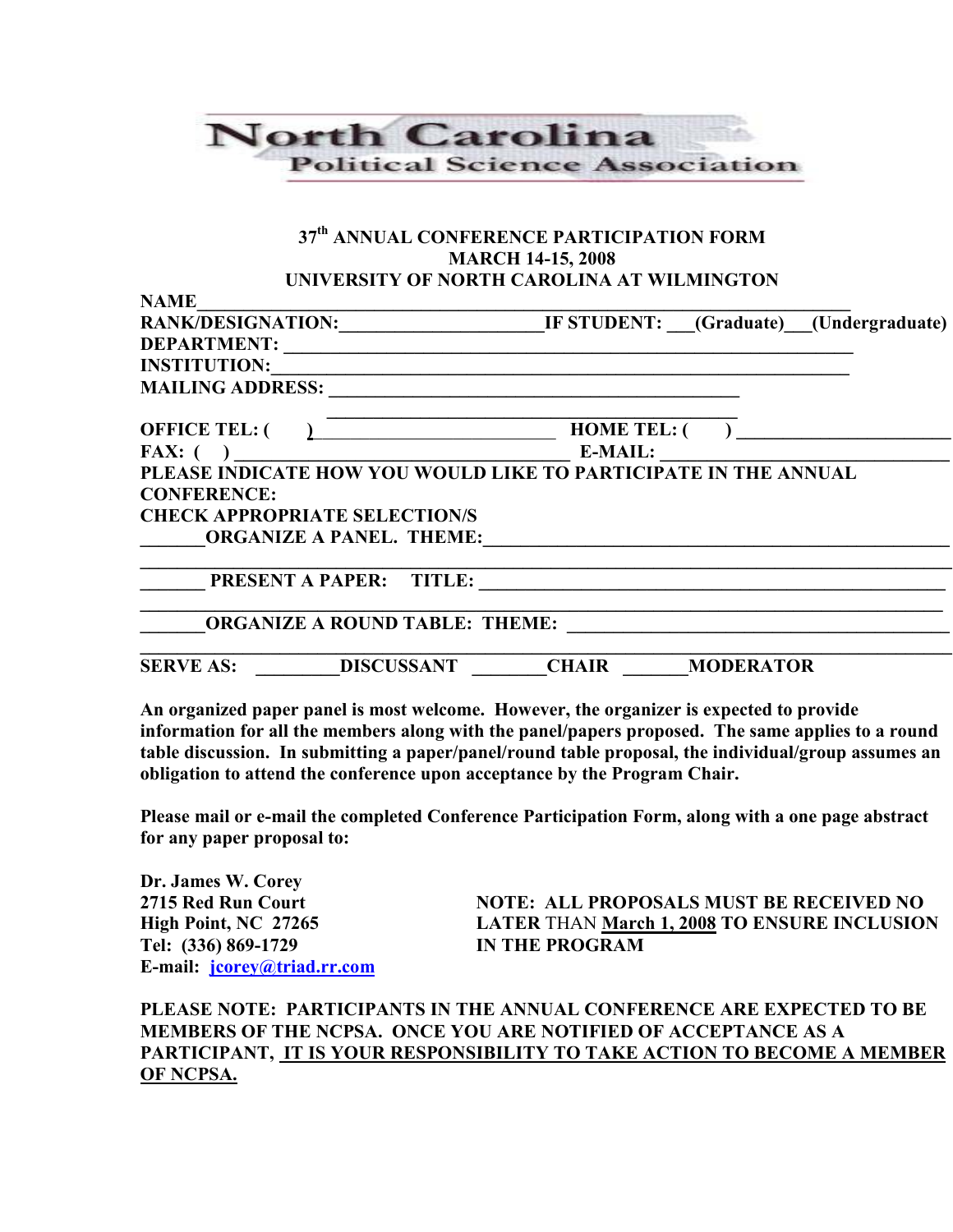

## Accommodations at Wilmington for Annual Meeting

- We have reserved 30 rooms (15 ocean front, 15 harbor side) at the Holiday Inn Sunspree Resort at Wrightsville Beach. Both types have great water views.
	- o The ocean-front rooms are at a conference rate of \$139 per night for either king or 2 doubles.
	- o The harbor-side rooms are at a conference rate of \$119 per night for either a king or 2 double beds.
	- o www.wrightsville.sunspreeresorts.com
	- o 1706 N Lumina Ave Wrightsville Bch, NC 28480 (910) 256-9208
	- o http://maps.google.com/maps?f=q&hl=en&geocode=&time=&date=&ttype=&q=Sunspree+ Resort+%22Wrightsville+Beach%22&ie=UTF8&ll=34.217658,- 77.789512&spn=0.028993,0.022316&z=15&om=0 <http://maps.google.com/maps?f=q&amp;hl=en&amp;geocode=&amp;time=&amp;date=& amp;ttype=&q=Sunspree+Resort+%22Wrightsville+Beach%22&ie=UTF8&l l=34.217658,-77.789512&spn=0.028993,0.022316&z=15&om=0> o
	- o
- We also have reserved 10 rooms (7 with king/3 with 2 double beds) at the **Comfort Inn Executive** Center near UNCW at a rate of \$59 per night. If the weather is good, there is an easy 3-4 block walk to the UNCW campus (take Market Place Drive to Oriole Drive to Racine Drive).
- •
- www.choicehotels.com
- 151 S. College Rd.Wilmington, NC 28403 (910) 791-4841
	- o http://maps.google.com/maps?f=q&hl=en&geocode=&time=&date=&ttype=&q=%22Comfo rt+Inn%22+%22Wilmington,+NC%22&ie=UTF8&ll=34.239704,- 77.870978&spn=0.014493,0.011158&z=16&om=0 <http://maps.google.com/maps?f=q&amp;hl=en&amp;geocode=&amp;time=&amp;date=& amp;ttype=&q=%22Comfort+Inn%22+%22Wilmington,+NC%22&ie=UTF8&amp ;ll=34.239704,-77.870978&spn=0.014493,0.011158&z=16&om=0> o

o

- Attendees will need to mention NCPSA Conference in order to secure a room at those rates at either location.
- •
- Reservations must be made soon to get the reservation rate at the Comfort Inn Executive. The deadline for making reservations at the Sunspree Resort at the convention rate been extended until the rooms we reserved are all taken. Rooms may still be available there.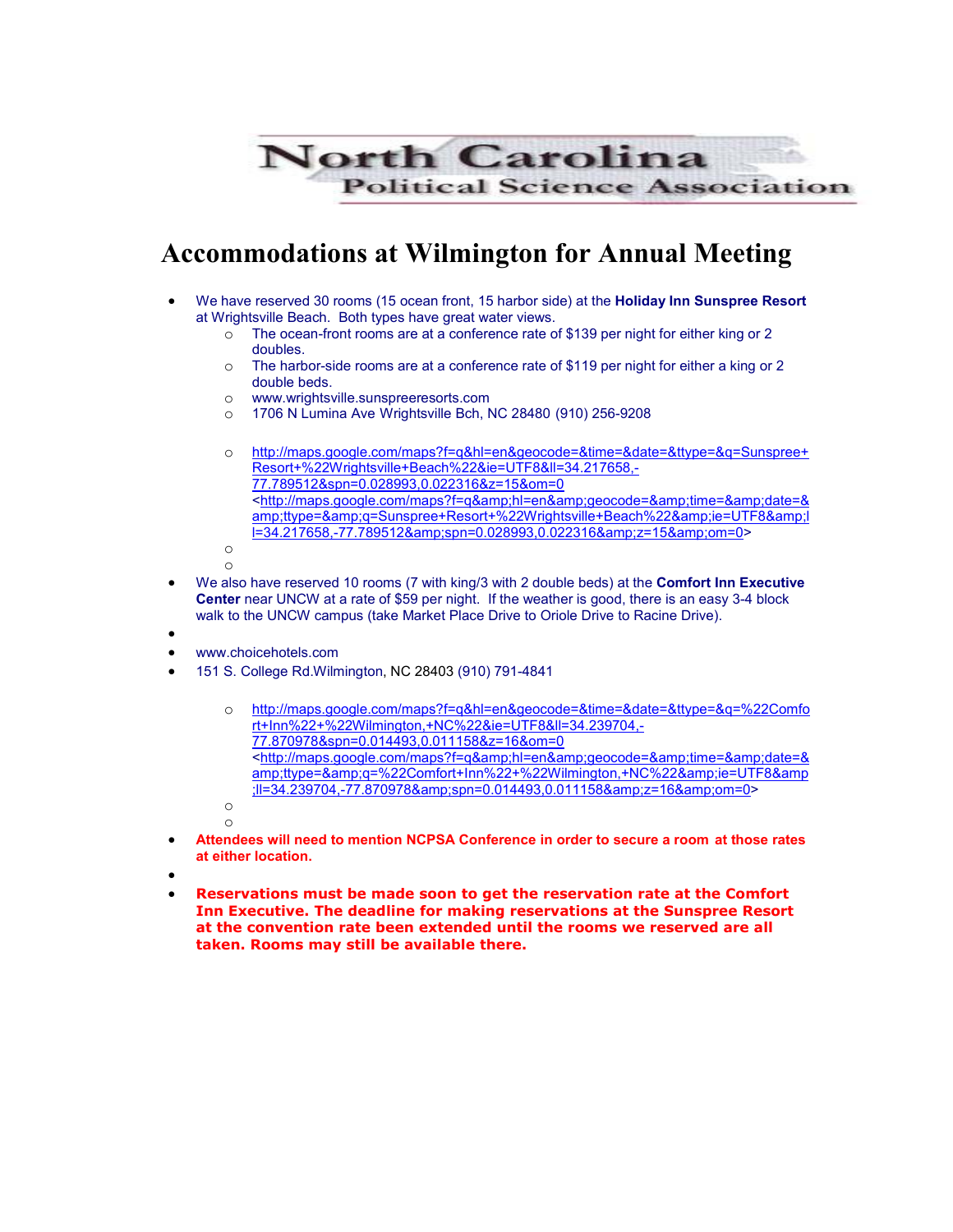

Wrightsville Beach, NC 28480 Phone: (910) 256-2231 Toll Free: (877) 330-5050 Sales Fax: (910) 256-5091 www.wrightsville.sunspreeresorts.com Booking ID#: 7554

### BOOKING AGREEMENT

•

The following represents an agreement between Holiday Inn SunSpree Resort and UNCW Public and International Affairs and outlines specific conditions and services to be provided.

| <b>ORGANIZATION:</b> | UNCW Public and International Affairs     |  |  |  |
|----------------------|-------------------------------------------|--|--|--|
| NAME OF EVENT:       | UNCW Public and International Affairs     |  |  |  |
| <i>CONTACT:</i>      | Katie Price                               |  |  |  |
|                      | 601 South College Rd.                     |  |  |  |
|                      | Wilmington, NC 28405                      |  |  |  |
|                      | Phone: (910) 962-3220 Fax: (910) 962-3286 |  |  |  |

### GUESTROOM ARRIVAL/DEPARTURE PATTERN

| <b>Date</b>          | <b>Guestroom Type</b> | # Rooms | Rate     |
|----------------------|-----------------------|---------|----------|
| Thursday, $03/13/08$ | Oceanfront            | 10      | \$139.00 |
|                      | Standard              | 10      | \$119.00 |
| Friday, 03/14/08     | Oceanfront            | 15      | \$139.00 |
|                      | Standard              | 15      | \$119.00 |

- $\triangleright$  Rates are based on single or double occupancy
- $\triangleright$  \$10 extra for each additional person in room.
- $\triangleright$  Plus 13% combined state, local occupancy tax. (note-subject to change without notice)
- $\triangleright$  The above rates are net non-commissioned.

## **GUESTROOM CHECK-IN/CHECK-OUT TIME**<br>Check-in Time: After 3pm

Luggage storage is available.

Check-out Time: By 11am

### **RESERVATION METHOD** Individual Call-In

### The cut off date for these rooms is: Tuesday, February 12, 2008

 Reservations will be made by guests directly with the Hotel's reservation department by calling (877)330- 5050. After the cut off date, guests will be accommodated on a SPACE AVAILABLE BASIS. A credit card or deposit of one night's stay is required. A 72 hour cancellation policy applies on individual guestroom reservations.

**GUESTROOM PAYMENT** Individual to Pay All Charges